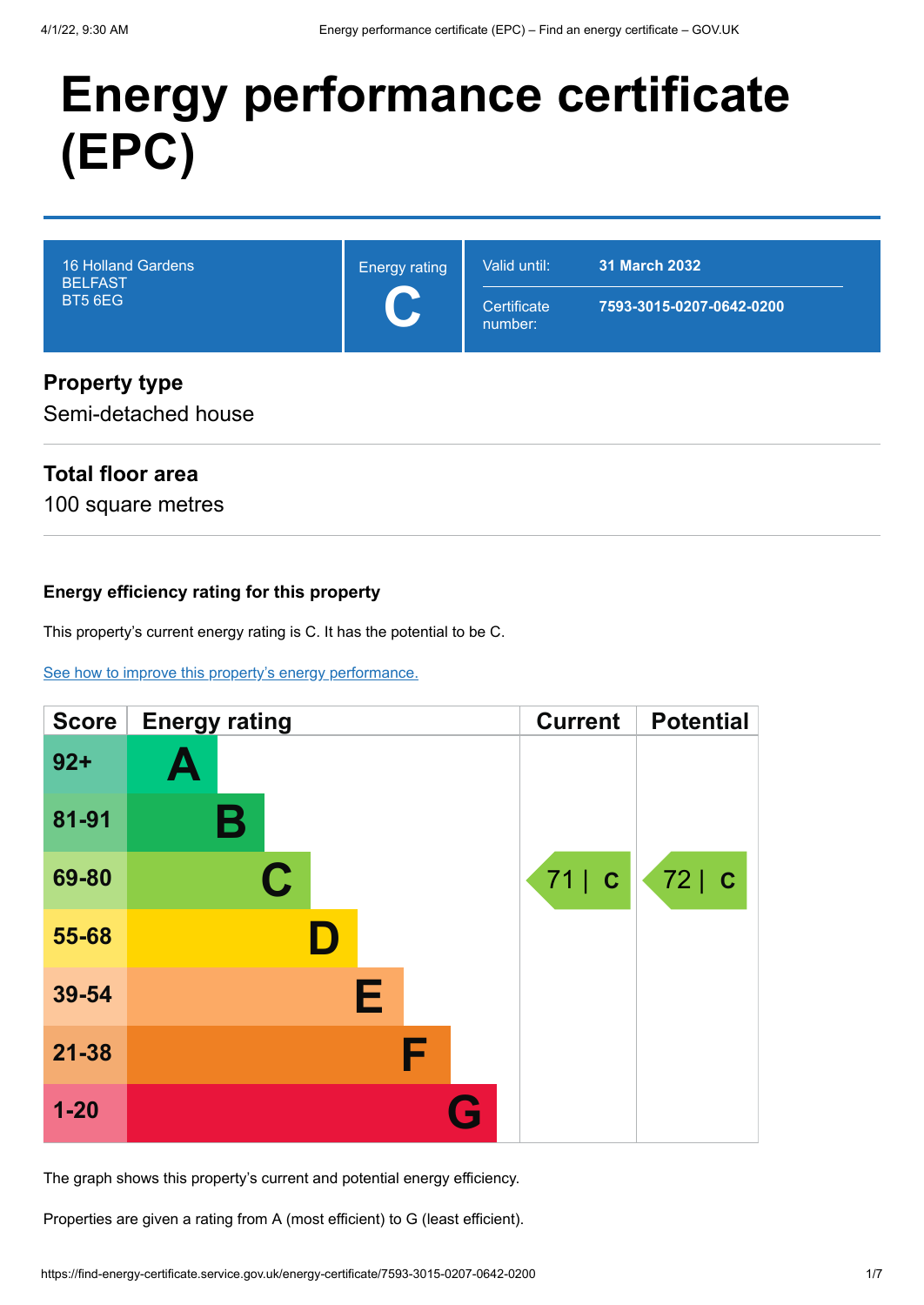For properties in Northern Ireland:

- $\bullet$  the average energy rating is D
- the average energy score is 60

## **Breakdown of property's energy performance**

This section shows the energy performance for features of this property. The assessment does not consider the condition of a feature and how well it is working.

Each feature is assessed as one of the following:

- very good (most efficient)
- good
- average
- poor
- very poor (least efficient)

When the description says "assumed", it means that the feature could not be inspected and an assumption has been made based on the property's age and type.

| <b>Feature</b>       | <b>Description</b>                         | Rating    |
|----------------------|--------------------------------------------|-----------|
| Wall                 | Cavity wall, filled cavity                 | Average   |
| Wall                 | Cavity wall, as built, insulated (assumed) | Very good |
| Roof                 | Pitched, 200 mm loft insulation            | Good      |
| Roof                 | Flat, insulated (assumed)                  | Good      |
| Window               | Fully double glazed                        | Good      |
| Main heating         | Boiler and radiators, mains gas            | Good      |
| Main heating control | Time and temperature zone control          | Very good |
| Hot water            | From main system                           | Good      |
| Lighting             | Low energy lighting in all fixed outlets   | Very good |
| Floor                | Suspended, no insulation (assumed)         | N/A       |
| Floor                | Suspended, insulated (assumed)             | N/A       |
| Secondary heating    | Room heaters, dual fuel (mineral and wood) | N/A       |

# **Primary energy use**

The primary energy use for this property per year is 193 kilowatt hours per square metre (kWh/m2).

# What is primary energy use?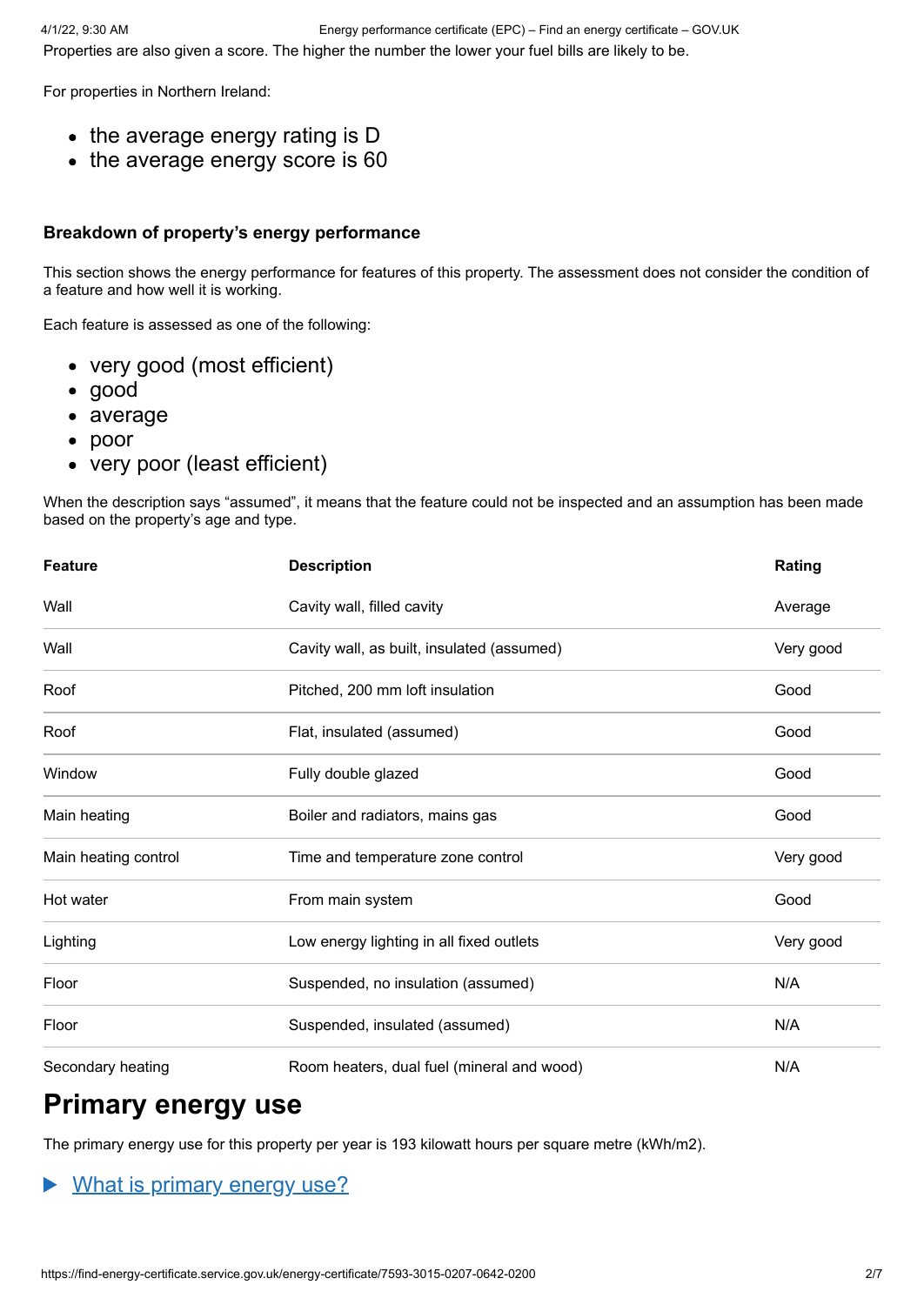#### **Environmental impact of this property**

This property's current environmental impact rating is D. It has the potential to be C.

Properties are rated in a scale from A to G based on how much carbon dioxide (CO2) they produce.

Properties with an A rating produce less CO2 than G rated properties.

#### **An average household produces**

6 tonnes of CO2

#### **This property produces**

3.5 tonnes of CO2

### **This property's potential production**

3.3 tonnes of CO2

By making the [recommended changes](#page-3-0), you could reduce this property's CO2 emissions by 0.2 tonnes per year. This will help to protect the environment.

Environmental impact ratings are based on assumptions about average occupancy and energy use. They may not reflect how energy is consumed by the people living at the property.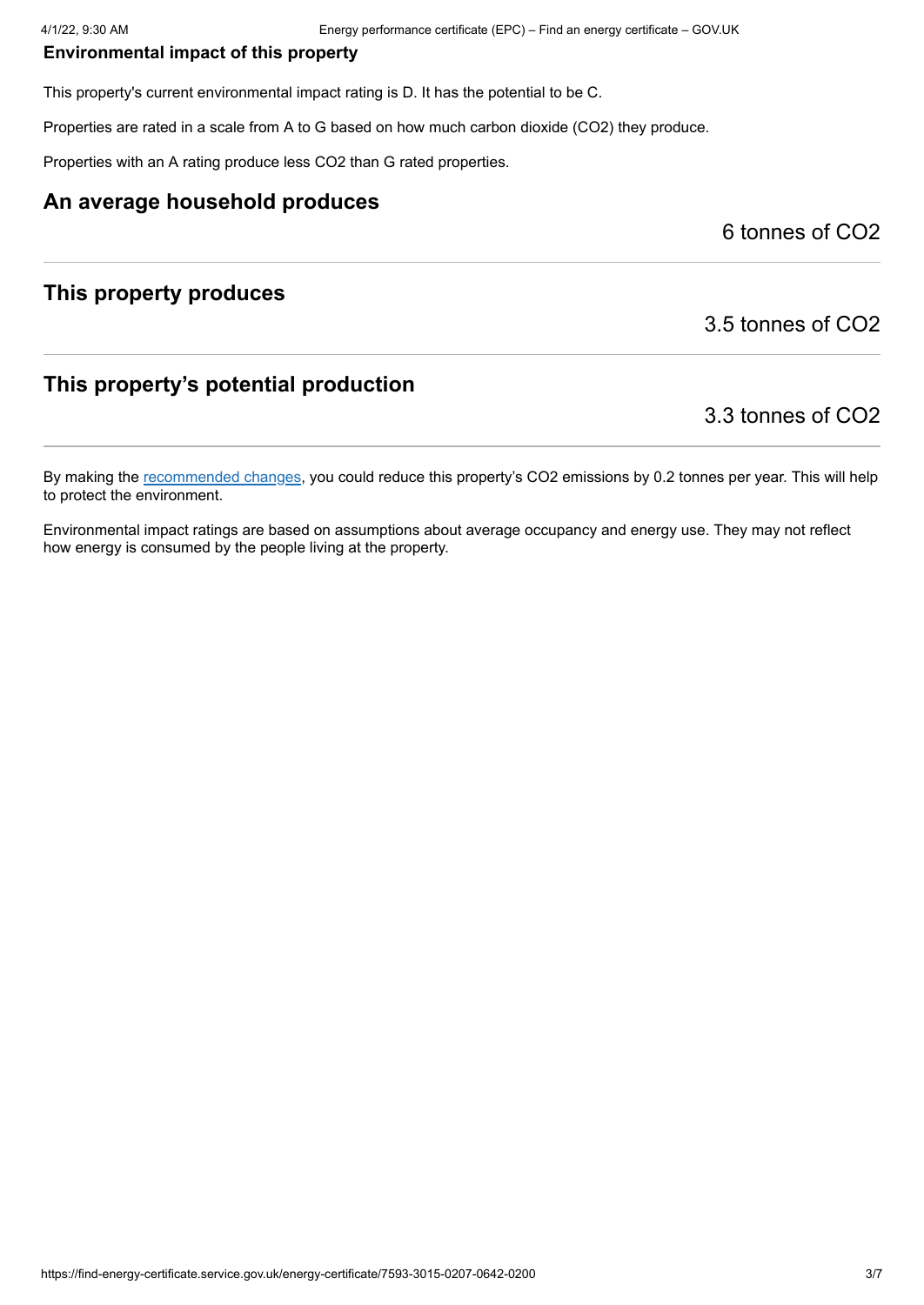#### <span id="page-3-0"></span>**How to improve this property's energy performance**

Making any of the recommended changes will improve this property's energy efficiency.

Potential energy rating **C** If you make all of the recommended changes, this will improve the property's energy rating and score from C (71) to C (72). **Recommendation 1: Floor insulation (suspended floor)** Floor insulation (suspended floor) **Typical installation cost** £800 - £1,200 **Typical yearly saving** £36 **Potential rating after carrying out recommendation 1** 72 | C **Recommendation 2: Solar water heating** Solar water heating **Typical installation cost** £4,000 - £6,000 **Typical yearly saving** £30 **Potential rating after carrying out recommendations 1 and 2** 74 | C What is an energy rating?

# **Recommendation 3: Solar photovoltaic panels, 2.5 kWp**

Solar photovoltaic panels

## **Typical installation cost**

£3,500 - £5,500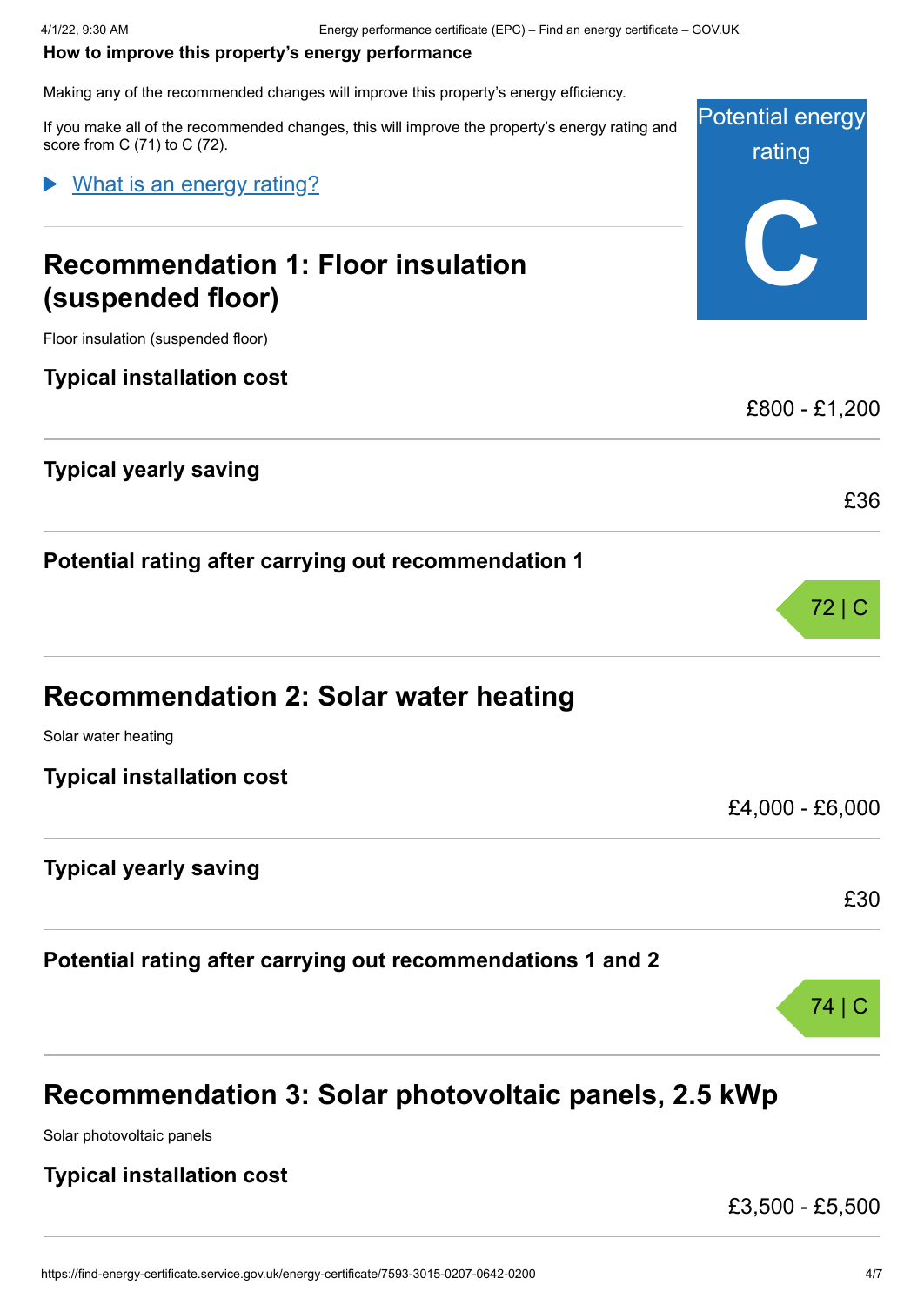## **Potential rating after carrying out recommendations 1 to 3**



# **Paying for energy improvements**

[Find energy grants and ways to save energy in your home.](https://www.gov.uk/improve-energy-efficiency) (https://www.gov.uk/improve-energy-efficiency)

#### **Estimated energy use and potential savings**

#### **Estimated yearly energy cost for this property**

£753

£36

### **Potential saving**

The estimated cost shows how much the average household would spend in this property for heating, lighting and hot water. It is not based on how energy is used by the people living at the property.

The estimated saving is based on making all of the recommendations in [how to improve this property's energy performance.](#page-3-0)

# **Heating use in this property**

Heating a property usually makes up the majority of energy costs.

# **Potential energy savings by installing insulation**

The assessor did not find any opportunities to save energy by installing insulation in this property.

#### **Contacting the assessor and accreditation scheme**

This EPC was created by a qualified energy assessor.

If you are unhappy about your property's energy assessment or certificate, you can complain to the assessor directly.

If you are still unhappy after contacting the assessor, you should contact the assessor's accreditation scheme.

Accreditation schemes are appointed by the government to ensure that assessors are qualified to carry out EPC assessments.

# **Assessor contact details**

## **Assessor's name**

Ciaran Stuart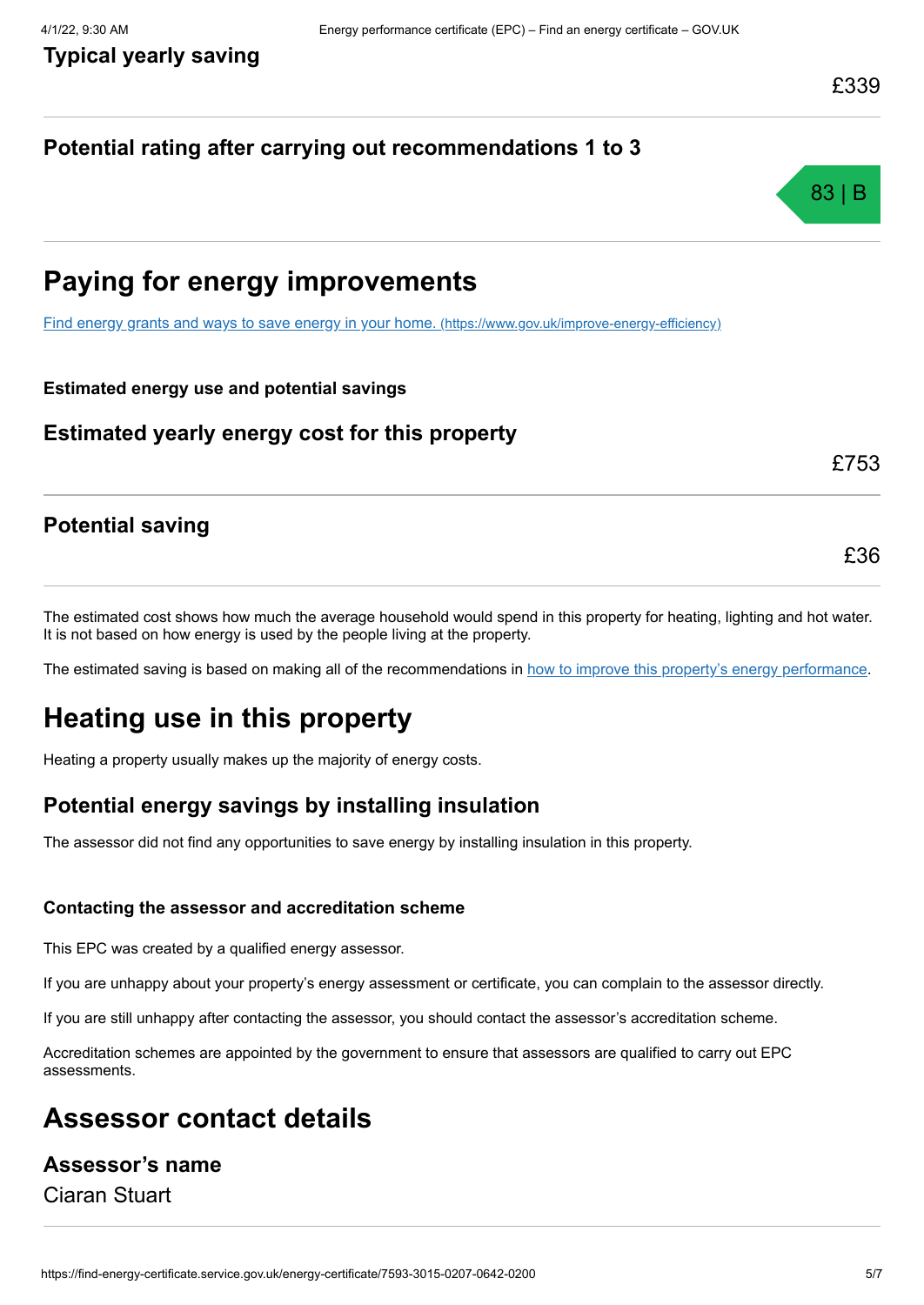# **Telephone** 07764612066

#### **Email**

[info@spsni.com](mailto:info@spsni.com)

# **Accreditation scheme contact details**

## **Accreditation scheme**

Elmhurst Energy Systems Ltd

#### **Assessor ID**

EES/007978

## **Telephone**

01455 883 250

#### **Email**

[enquiries@elmhurstenergy.co.uk](mailto:enquiries@elmhurstenergy.co.uk)

# **Assessment details**

# **Assessor's declaration**

No related party

#### **Date of assessment**

31 March 2022

#### **Date of certificate**

1 April 2022

### **Type of assessment**

RdSAP

#### **Other certificates for this property**

If you are aware of previous certificates for this property and they are not listed here, please contact us at [dluhc.digital-services@levellingup.gov.uk](mailto:dluhc.digital-services@levellingup.gov.uk?subject=EPB%20-) or call our helpdesk on 020 3829 0748.